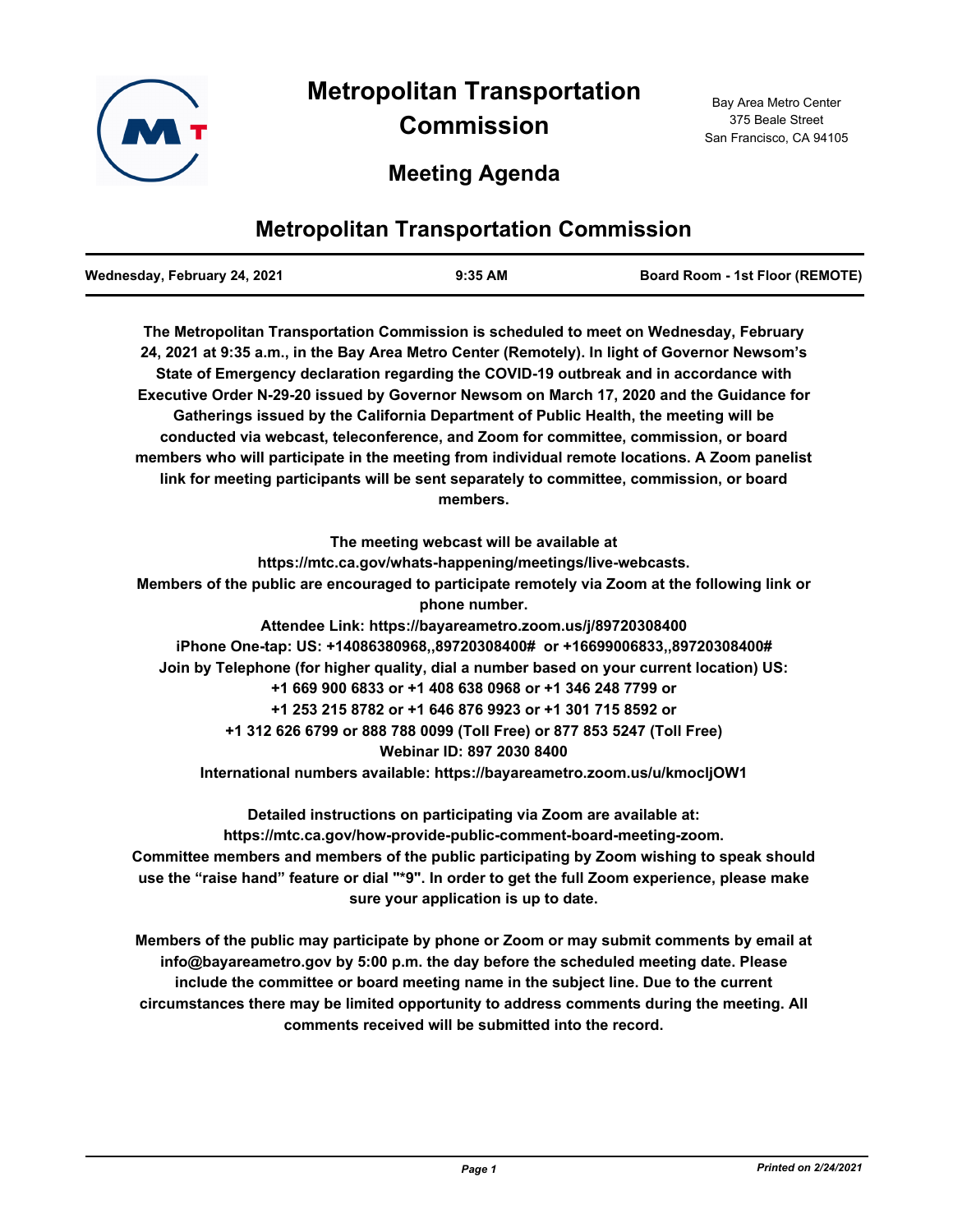### **1. Call to Order / Roll Call / Confirm Quorum**

*A quorum of this Commission shall be a majority of its voting members (10).*

### **2. Pledge of Allegiance**

# **3. Compensation Announcement (Secretary)**

# **4. Chair's Report (Haggerty)**

MTC Resolution No. 4449 - Resolution of Appreciation for Commissioner Jake Mackenzie on the occasion of his departure from MTC. **4a.** [21-0006](http://mtc.legistar.com/gateway.aspx?m=l&id=/matter.aspx?key=21599) Commission Approval *Action:*

*Attachments:* [4a - 21-0006 -tmp-4449 \(Mackenzie\).pdf](http://mtc.legistar.com/gateway.aspx?M=F&ID=f048b750-2bb3-4029-823f-02aa64431e2a.pdf)

# **5. Ad-Hoc Nominating Committee Report (Spering)**

**5a.** [21-0171](http://mtc.legistar.com/gateway.aspx?m=l&id=/matter.aspx?key=21764) Closing of Nominations and Election of Officers

Commission Approval *Action:*

### **6. New Chair's Report (Pedroza)**

MTC Resolution No. 4448 - Resolution of Appreciation for Commissioner Scott Haggerty on the occasion of his departure from MTC. **6a.** [21-0005](http://mtc.legistar.com/gateway.aspx?m=l&id=/matter.aspx?key=21598) Commission Approval *Action: Attachments:* [6a - 21-0005 - tmp-4448 \(Haggerty\).pdf](http://mtc.legistar.com/gateway.aspx?M=F&ID=ee22c8f5-8152-472a-9388-5155ce190b2b.pdf)

# **7. Policy Advisory Council Report (Randi Kinman)**

#### **8. Executive Director's Report (McMillan)**

[21-0392](http://mtc.legistar.com/gateway.aspx?m=l&id=/matter.aspx?key=21985) Executive Director's Report

*Attachments:* [8 - 21-0392 - ED Report MTC January 2021.pdf](http://mtc.legistar.com/gateway.aspx?M=F&ID=b1d9e593-f355-4890-80b0-7cd45a28def3.pdf)

# **9. Commissioner Comments**

#### **10. Consent Calendar:**

**10a.** [21-0173](http://mtc.legistar.com/gateway.aspx?m=l&id=/matter.aspx?key=21766) Minutes of the January 27, 2021 meeting Commission Approval *Action: Attachments:* [10a - 21-0173 - Jan 27 Draft Commission Minutes-corrected.pdf](http://mtc.legistar.com/gateway.aspx?M=F&ID=7ba0bef6-0dc0-4703-b4fb-40e1b5462f5b.pdf)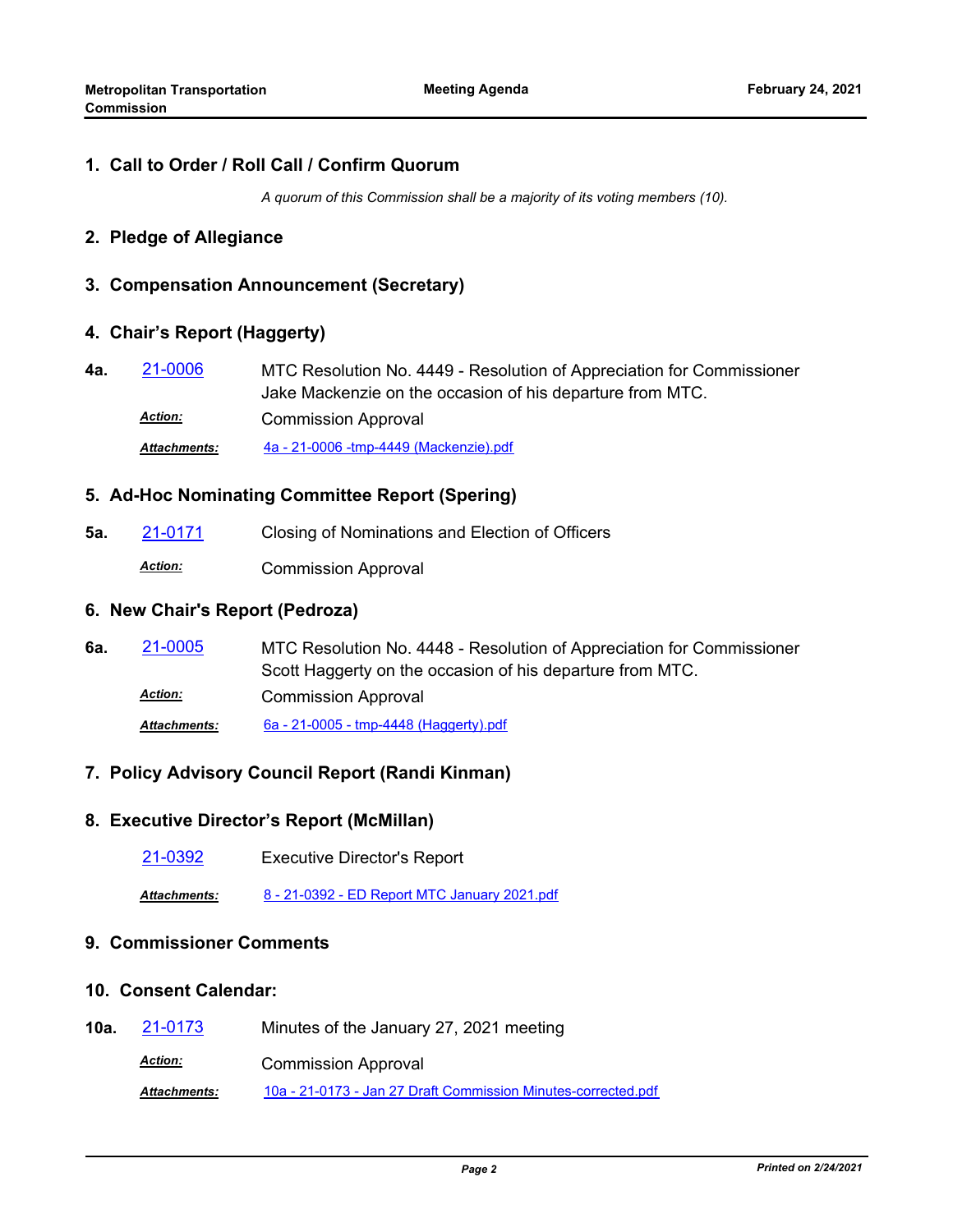| $10b$ . | 21-0231             | Monthly Report of Transit Operator Statistics on Healthy Transit Plan<br>Performance    |
|---------|---------------------|-----------------------------------------------------------------------------------------|
|         | <b>Action:</b>      | Information                                                                             |
|         | <b>Attachments:</b> | 10b - 21-0231 - Monthly Report of Transit Operator Statistics.pdf                       |
| 10c.    | 21-0181             | MTC Resolution No. 3983, Revised - Amendments to the Clipper®<br><b>Operating Rules</b> |
|         | <b>Action:</b>      | <b>Commission Approval</b>                                                              |
|         | <b>Attachments:</b> | 10c - 21-0181 - Reso-3983 Amendment to Clipper Operating Rules.pdf                      |
|         |                     | 10c - 21-0181 - Attachment A.pdf                                                        |
|         |                     | 10c - 21-0181 - Attachment B.pdf                                                        |

# *Administration Committee*

| 10d. | 21-0162             | MTC Resolution No. 4421- Revised - FY 2020-21 Overall Work Program<br>(OWP) Amendment No. 2.                                                                                                                                                                                                                               |
|------|---------------------|----------------------------------------------------------------------------------------------------------------------------------------------------------------------------------------------------------------------------------------------------------------------------------------------------------------------------|
|      |                     | Staff requests that the Committee refer Metropolitan Transportation<br>Commission (MTC) Resolution No. 4421, Revised, the MTC FY 2020-21<br>Overall Work Program (OWP), Amendment No. 2 to the Commission in<br>order to include FY 2019-20 unspent carryover federal planning and state<br>funds in the current year OWP. |
|      | <b>Action:</b>      | <b>Commission Approval</b>                                                                                                                                                                                                                                                                                                 |
|      | <b>Attachments:</b> | 10d - 21-0162 - Reso-4421 FY 2020-21 OWP Amendment 2.pdf                                                                                                                                                                                                                                                                   |
| 10e. | 21-0163             | MTC Resolution No. 4422, Revised - MTC Operating Budget FY 2020-21<br><b>MTC Operating Budgets</b>                                                                                                                                                                                                                         |
|      |                     | Staff requests that the Committee refer MTC Resolution No. 4422,<br>Revised, Amendment 3, increasing the MTC FY 2020-21 Agency<br>Operating Budget by \$35.9 million in new and carryover funding to the<br>Commission for approval.                                                                                       |
|      | <b>Action:</b>      | <b>Commission Approval</b>                                                                                                                                                                                                                                                                                                 |
|      | <b>Attachments:</b> | 10e - 21-0163 - Reso-4422 Budget Amendment 3.pdf                                                                                                                                                                                                                                                                           |
|      |                     |                                                                                                                                                                                                                                                                                                                            |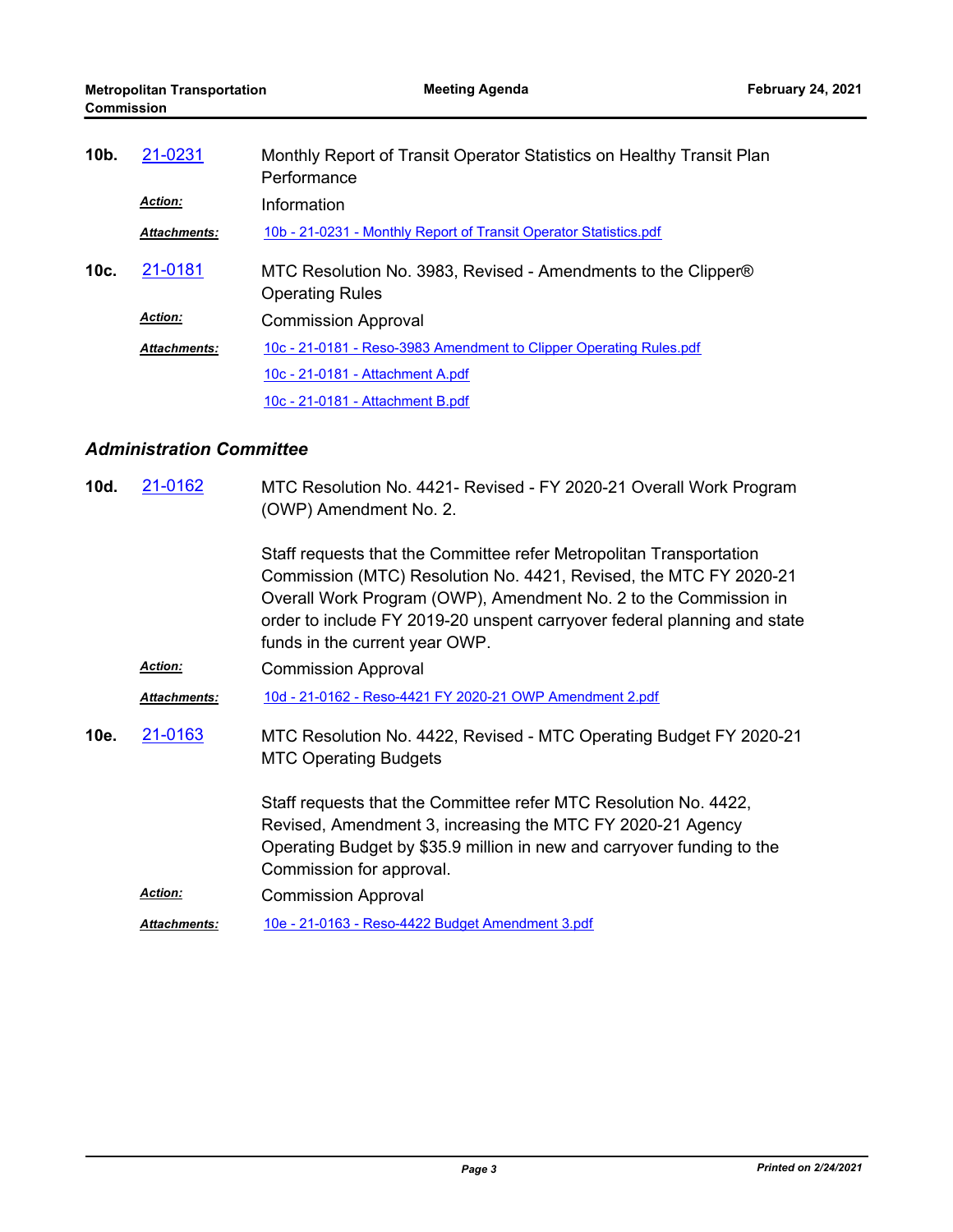### *Programming and Allocations Committee*

| 10f. | 21-0151             | MTC Resolution No. 4412, Revised. Regional Measure 3 (RM3) Letters of<br>No Prejudice. Recommendation of RM3 Letters of No Prejudice to Contra<br>Costa Transportation Authority for the I-680/SR-4 Interchange project and<br>the Mokelumne Trail Bicycle/Pedestrian Overcrossing over SR-4 project. |
|------|---------------------|-------------------------------------------------------------------------------------------------------------------------------------------------------------------------------------------------------------------------------------------------------------------------------------------------------|
|      | <b>Action:</b>      | <b>Commission Approval</b>                                                                                                                                                                                                                                                                            |
|      | <b>Attachments:</b> | <u>10f - 21-0151 - Reso-4412 RM3 LONP.pdf</u>                                                                                                                                                                                                                                                         |
| 10g. | 21-0150             | MTC Resolution Nos. 4430, Revised and 4431, Revised. An allocation of<br>\$23 million in FY 2020-21 State Transit Assistance funds to BART and<br>allocation of \$4.4 million FY 2020-21 Transportation Development Act<br>(TDA) funds to Union City and AC Transit.                                  |
|      | <b>Action:</b>      | <b>Commission Approval</b>                                                                                                                                                                                                                                                                            |
|      | Attachments:        | 10g - 21-0150 - Reso-4430 Alloc to BART UC ACTransit.pdf                                                                                                                                                                                                                                              |
| 10h. | 21-0179             | MTC Resolution No. 4202, Revised. Revisions to the One Bay Area Grant<br>2 Program (OBAG 2), to program \$7.91 million for MTC's shareable costs<br>of an increase to the Golden Gate Bridge Suicide Deterrent System<br>project.                                                                     |
|      | <b>Action:</b>      | <b>Commission Approval</b>                                                                                                                                                                                                                                                                            |
|      | <b>Attachments:</b> | 10h - 21-0179 - Reso-4202 Golden Gate Bridge Deterrent.pdf                                                                                                                                                                                                                                            |

# **Committee Reports**

# **11. Programming and Allocations Committee (Josefowitz)**

MTC Resolution No. 4454. Bay Area Preservation Pilot (BAPP) Program **Revisions 11a.** [21-0032](http://mtc.legistar.com/gateway.aspx?m=l&id=/matter.aspx?key=21625)

> Revises several program guidelines for MTC's Bay Area Preservation Pilot (BAPP) to address deployment barriers and improve efficacy for prospective housing preservation projects.

Commission Approval *Action:*

*Attachments:* [11a - 21-0032 - Reso-4454 - BAPP Program Revisions.pdf](http://mtc.legistar.com/gateway.aspx?M=F&ID=1daa467f-3fe5-480d-bc06-857604165540.pdf)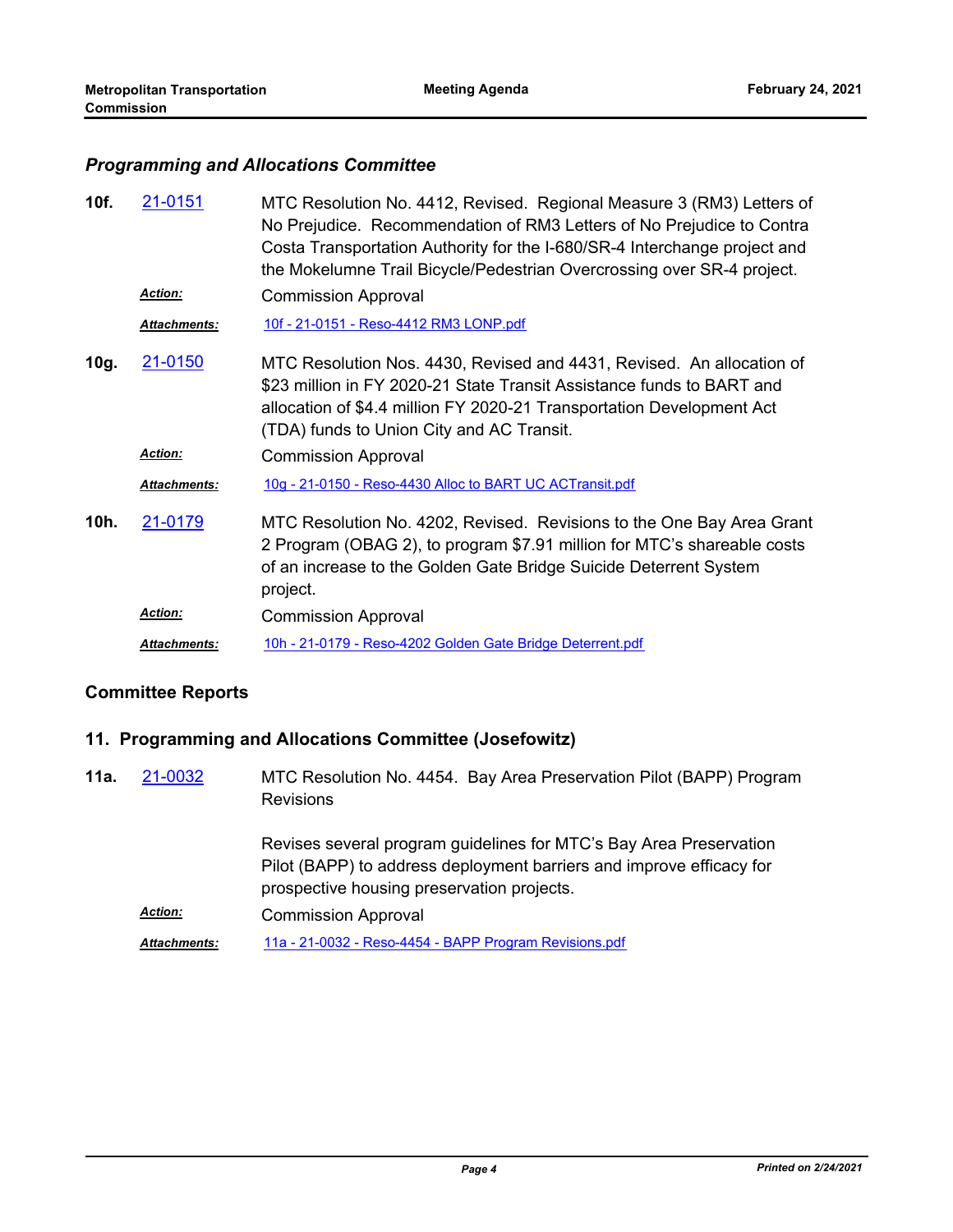| 11b. | 20-1637              | MTC Resolution No. 4347, Revised and Summary of Participatory<br><b>Budgeting Pilots</b>                                                                                                                                                                                                                                                                                                                                                                                                   |
|------|----------------------|--------------------------------------------------------------------------------------------------------------------------------------------------------------------------------------------------------------------------------------------------------------------------------------------------------------------------------------------------------------------------------------------------------------------------------------------------------------------------------------------|
|      |                      | Revision to the Lifeline Transportation Cycle 5 Program of Projects to<br>program \$400,000 for Solano County's Participatory Budgeting (PB) Pilot<br>Projects and an overview of the findings from San Francisco (Bayview) and<br>Solano (Vallejo) PB Pilots.                                                                                                                                                                                                                             |
|      | Action:              | <b>Commission Approval</b>                                                                                                                                                                                                                                                                                                                                                                                                                                                                 |
|      | Attachments:         | 11b - 20-1637 - Reso-4347 Participatory Budgeting Pilots.pdf                                                                                                                                                                                                                                                                                                                                                                                                                               |
| 11c. | 21-0149              | MTC Resolution No. 4450. FY 2021-22 Fund Estimate                                                                                                                                                                                                                                                                                                                                                                                                                                          |
|      |                      | Annual Fund Estimate and proposed apportionment and distribution of<br>\$790 million in Transportation Development Act (TDA) Local<br>Transportation Fund, State Transit Assistance (STA), State of Good<br>Repair (SGR) Program, Assembly Bill 1107 (AB 1107), transit-related<br>bridge toll, and Low Carbon Transit Operations Program (LCTOP) funds<br>for FY 2021-22.                                                                                                                 |
|      | Action:              | <b>Commission Approval</b>                                                                                                                                                                                                                                                                                                                                                                                                                                                                 |
|      | Attachments:         | 11c - 21-0149 - Reso-4450 Fund Estimate.pdf                                                                                                                                                                                                                                                                                                                                                                                                                                                |
| 11d. | 21-0148              | MTC Resolution Nos. 4474 and 4475. Adoption of the 2021 Transportation<br>Improvement Program (TIP) and Transportation Air Quality Conformity<br>Analysis for the Amended Plan Bay Area 2040 (Plan) and the 2021 TIP.                                                                                                                                                                                                                                                                      |
|      |                      | The federally required TIP is a comprehensive listing of all Bay Area<br>surface transportation projects that receive federal funds, are subject to a<br>federally required action or are regionally significant for air quality<br>conformity purposes. MTC is required to make a positive air quality<br>conformity determination for the TIP and Plan in accordance with EPA's<br>transportation conformity regulations and MTC's Bay Area Air Quality<br><b>Conformity Procedures.</b> |
|      | Action:              | <b>Commission Approval</b>                                                                                                                                                                                                                                                                                                                                                                                                                                                                 |
|      | <u> Attachments:</u> | 11d - 21-0148 - Resos 4474-4475 Adoption of TIP.pdf                                                                                                                                                                                                                                                                                                                                                                                                                                        |
| 11e. | 21-0180              | Bay Area Transit Operator Financial and Service Update                                                                                                                                                                                                                                                                                                                                                                                                                                     |
|      |                      | Staff will present an overview of Bay Area transit operator financial and<br>service status during the on-going COVID-19 pandemic.                                                                                                                                                                                                                                                                                                                                                         |
|      | <u>Action:</u>       | Information                                                                                                                                                                                                                                                                                                                                                                                                                                                                                |
|      | Attachments:         | 11e - 21-0180 - Operator Financial and Service Update.pdf                                                                                                                                                                                                                                                                                                                                                                                                                                  |
|      |                      | 11e - 21-0180 - Operator Financial and Service Status Update Presentation.pdf                                                                                                                                                                                                                                                                                                                                                                                                              |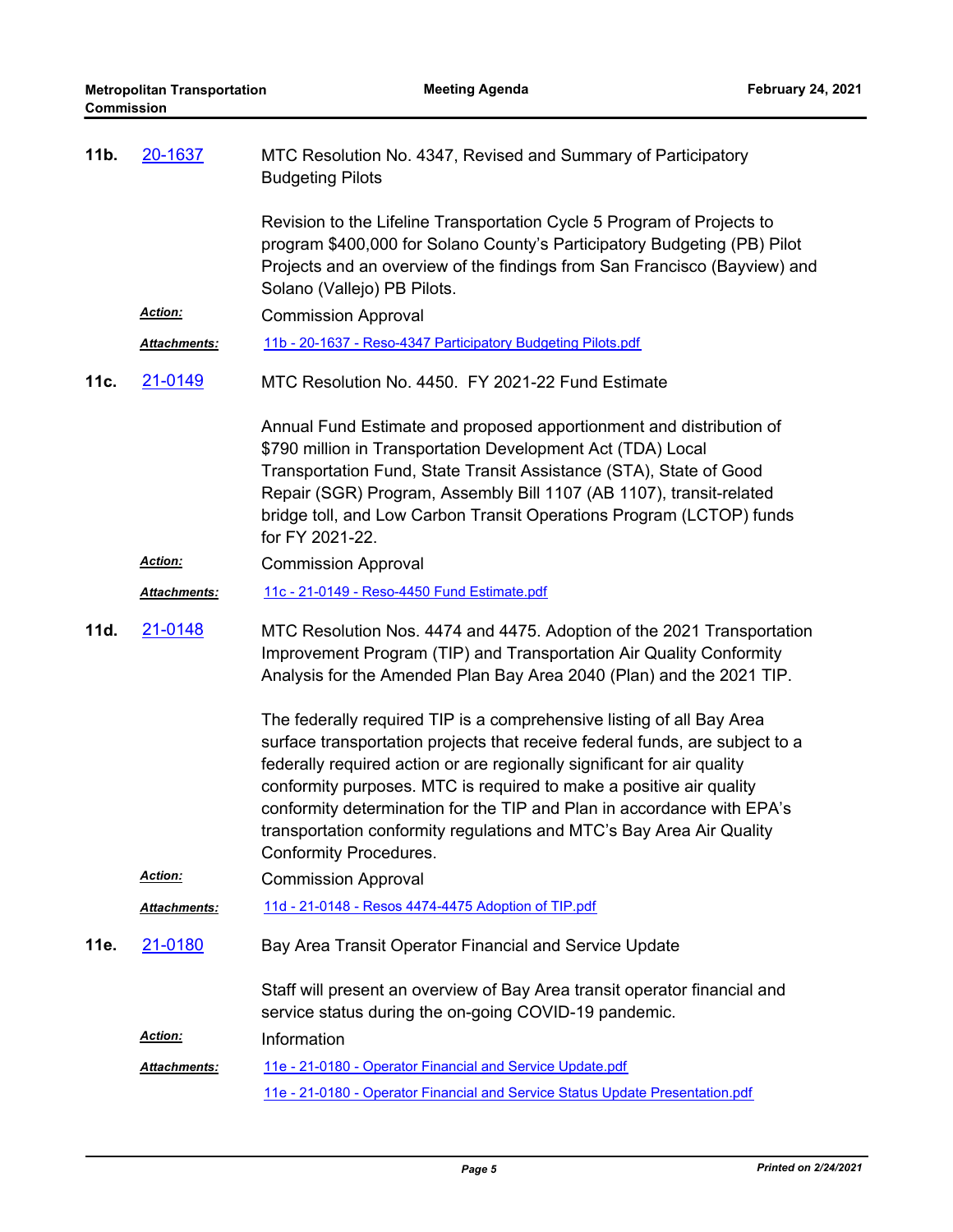### **12. Legislation Committee (Commission Chair Pedroza)**

| 12a. | 21-0242             | Senate Bill 10 (Wiener): Housing Approval Streamlining Tool                                                                                                                                                                                                     |
|------|---------------------|-----------------------------------------------------------------------------------------------------------------------------------------------------------------------------------------------------------------------------------------------------------------|
|      |                     | Optional tool for local governments to streamline a parcel's upzoning<br>located in transit-rich or jobs-rich locations or on urban infill sites.                                                                                                               |
|      | <b>Action:</b>      | Support / ABAG Executive Board Approval<br>Support / MTC Commission Approval                                                                                                                                                                                    |
|      | <b>Attachments:</b> | 12a - 21-0242 - SB 10 Wiener.pdf                                                                                                                                                                                                                                |
| 12b. | 21-0243             | Senate Bill 7 (Atkins): Extension of California Environmental Quality Act<br>(CEQA) Judicial Review Streamlining Authority                                                                                                                                      |
|      |                     | Restores an expired authorization for streamlined judicial review and adds<br>eligible specified housing projects consistent with a region's sustainable<br>communities strategy, and dedicates at least 15 percent of the units to<br>lower-income households. |
|      | <b>Action:</b>      | Support / ABAG Executive Board Approval<br>Support / MTC Commission Approval                                                                                                                                                                                    |
|      | <b>Attachments:</b> | 12b - 21-0243 - SB 7 Atkins CEQA-2.pdf                                                                                                                                                                                                                          |

#### **13. Commission Approval (McMillan)**

Bay Area Transit Coordination and Structure Consultant Bench (Arc Alternative and Renewable Construction LLC, Arup North America Ltd., Cambridge Systematics, Inc., Ernst & Young Infrastructure Advisors, LLC, Interline Technologies LLC, KPMG LLP, Network Rail Consulting, Inc., Steer Davies Gleave, Inc., Transportation Management & Design, Inc., VIA ARCHITECTURE, Inc.) **13a.** [21-0172](http://mtc.legistar.com/gateway.aspx?m=l&id=/matter.aspx?key=21765)

> A request for Commission approval of a pre-qualified panel of consultants ("Consultant Bench") to provide services under four categories: Improving Project-Level Governance; Support and Evaluation of Functional and Full Consolidations of Transit Agencies; Establishing New Sub-regional and Regional Governance and Administration; and Subject Matter Expertise Specific to Multiple Areas of Transit Decision Making, Administration/Management and Operations.

Commission Approval *Action:*

*Attachments:* [13a - 21-0172 - Bay Area Transit Organization Structure Consultant Bench.pdf](http://mtc.legistar.com/gateway.aspx?M=F&ID=8a51872e-1e98-4052-95da-61e96635d65b.pdf)

# **14. Public Comment / Other Business**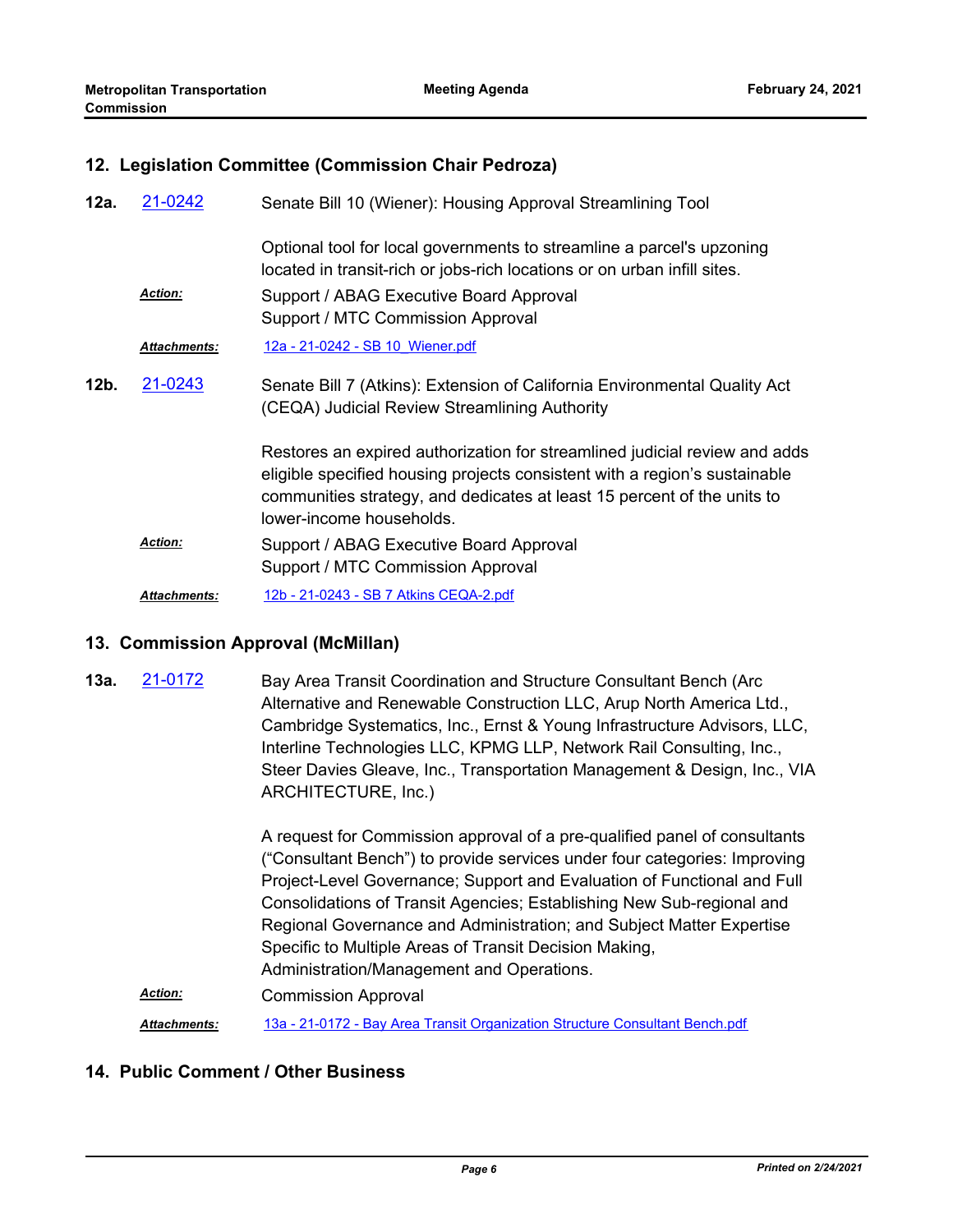# **15. Adjournment / Next Meetings:**

**The next meeting of the Metropolitan Transportation Commission is scheduled to be held on Wednesday, March 24, 2021 at 9:50 a.m. remotely and by webcast. Any changes to the schedule will be duly noticed to the public.**